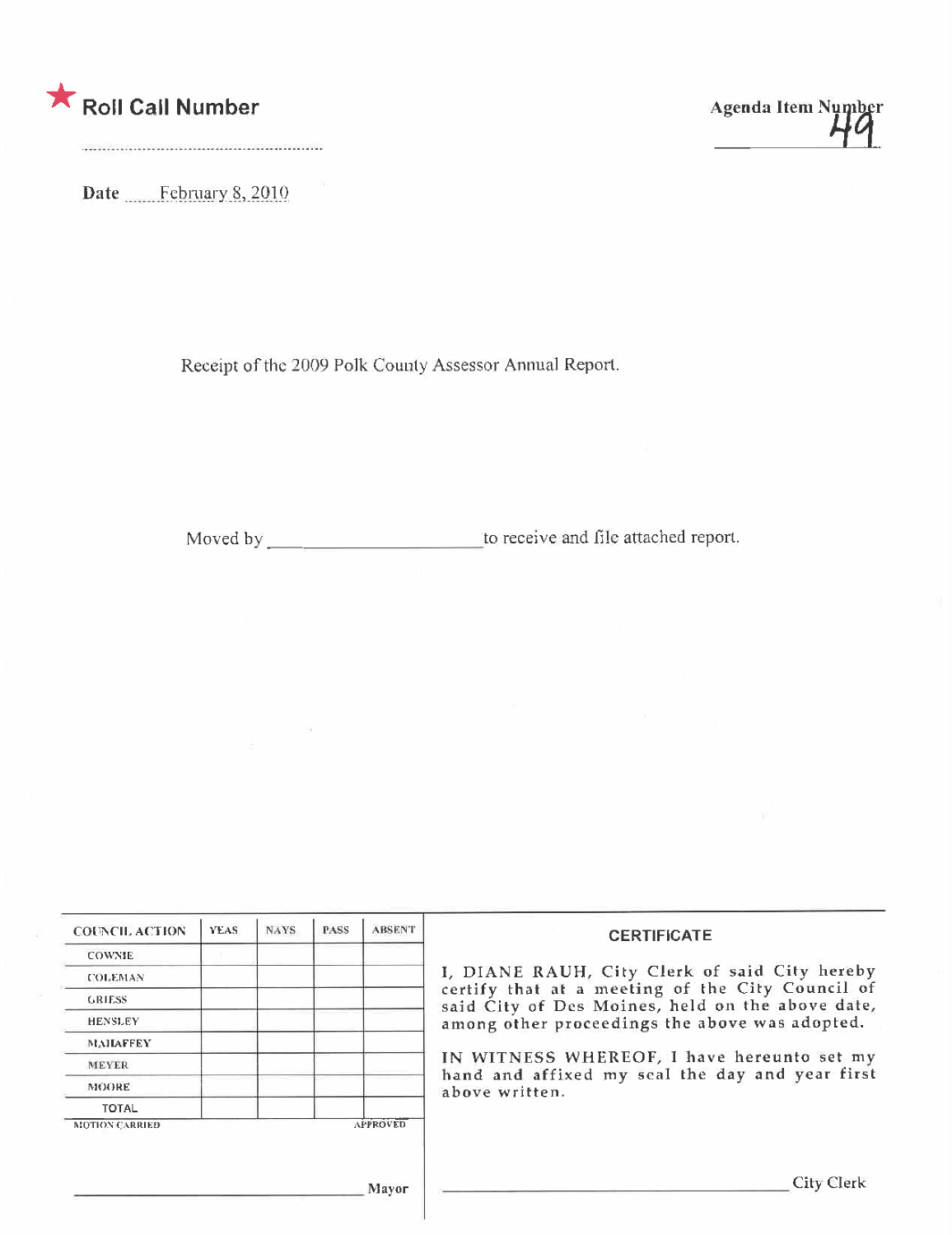# POLK COUNTY ASSESSOR

49

## ANNUAL REPORT

2009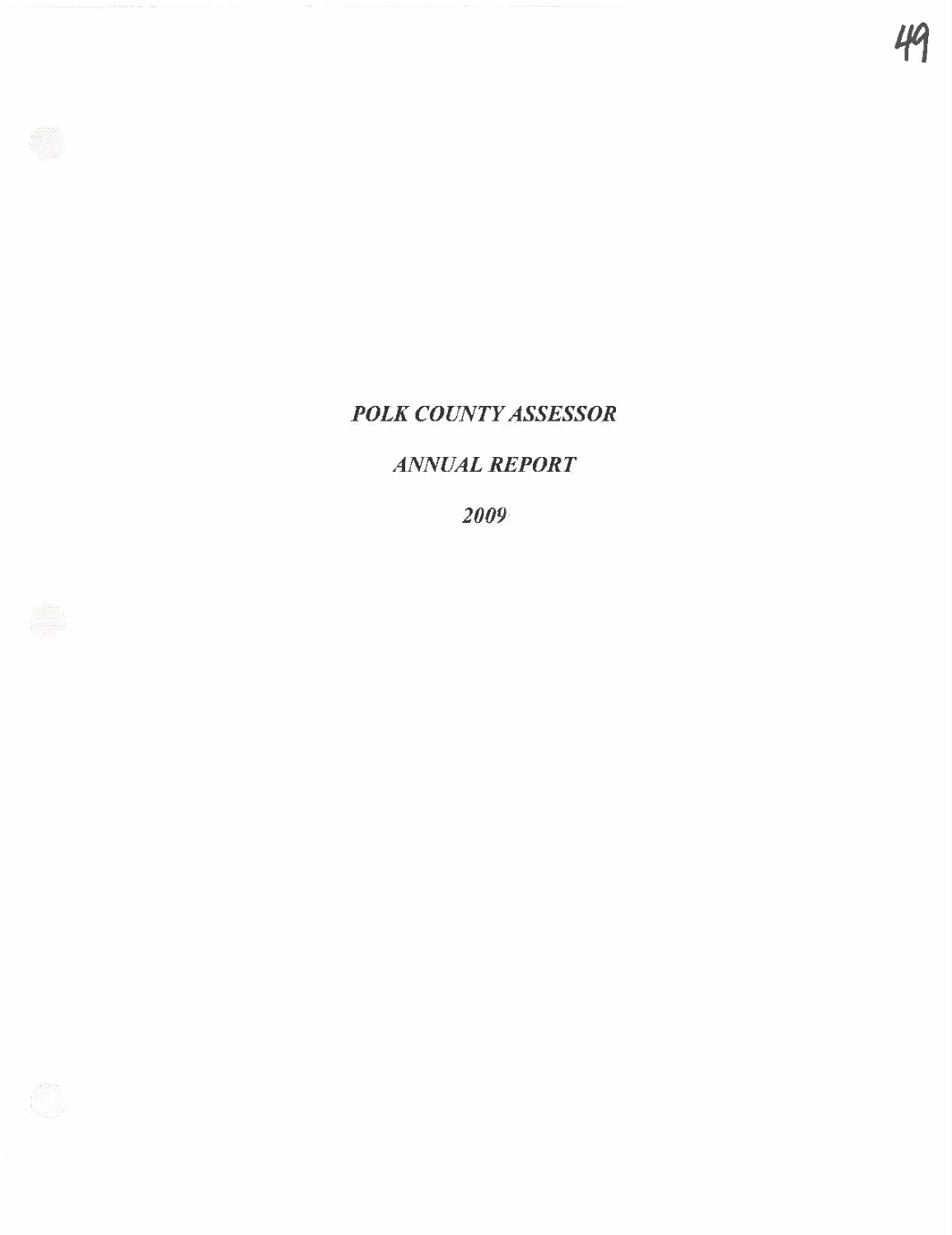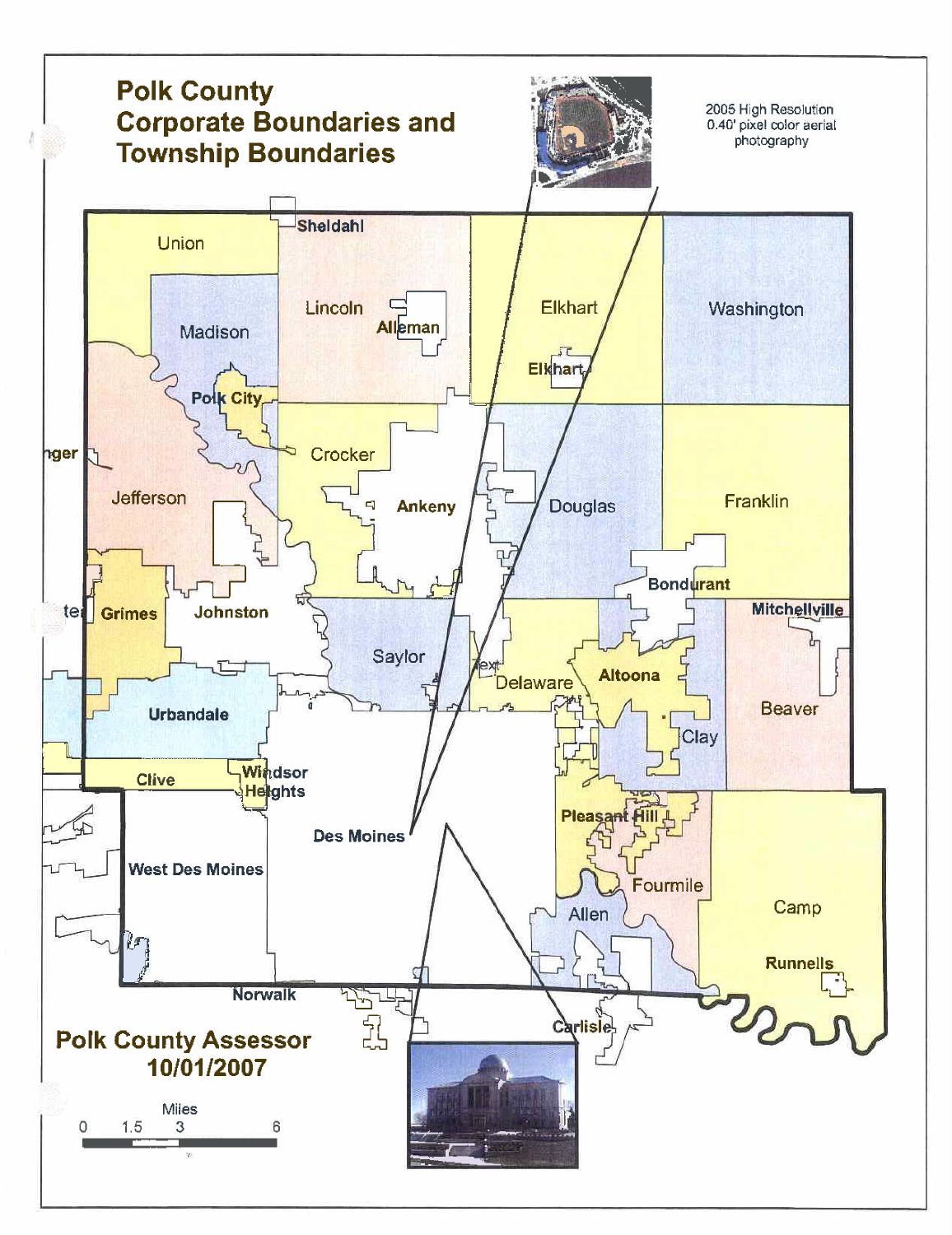### 2009 REPORT OFFICE OF POLK COUNTY ASSESSOR

### TABLE OF CONTENTS

| Staff of County Assessor's Office, Members of Board |
|-----------------------------------------------------|
|                                                     |
|                                                     |
|                                                     |
|                                                     |
|                                                     |
|                                                     |
|                                                     |
|                                                     |
|                                                     |
|                                                     |
|                                                     |
|                                                     |



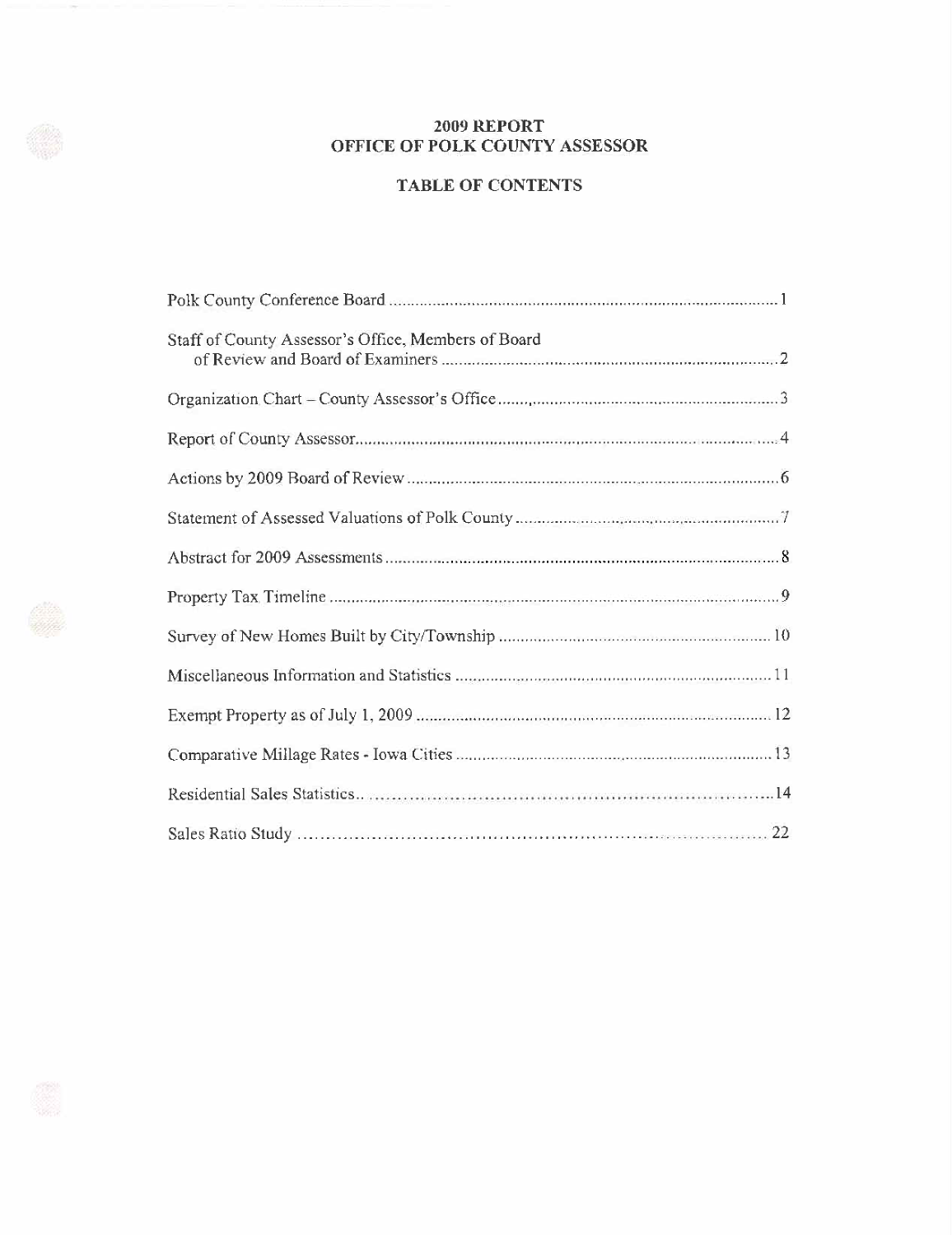### POLK COUNTY CONFERENCE BOARD 2009

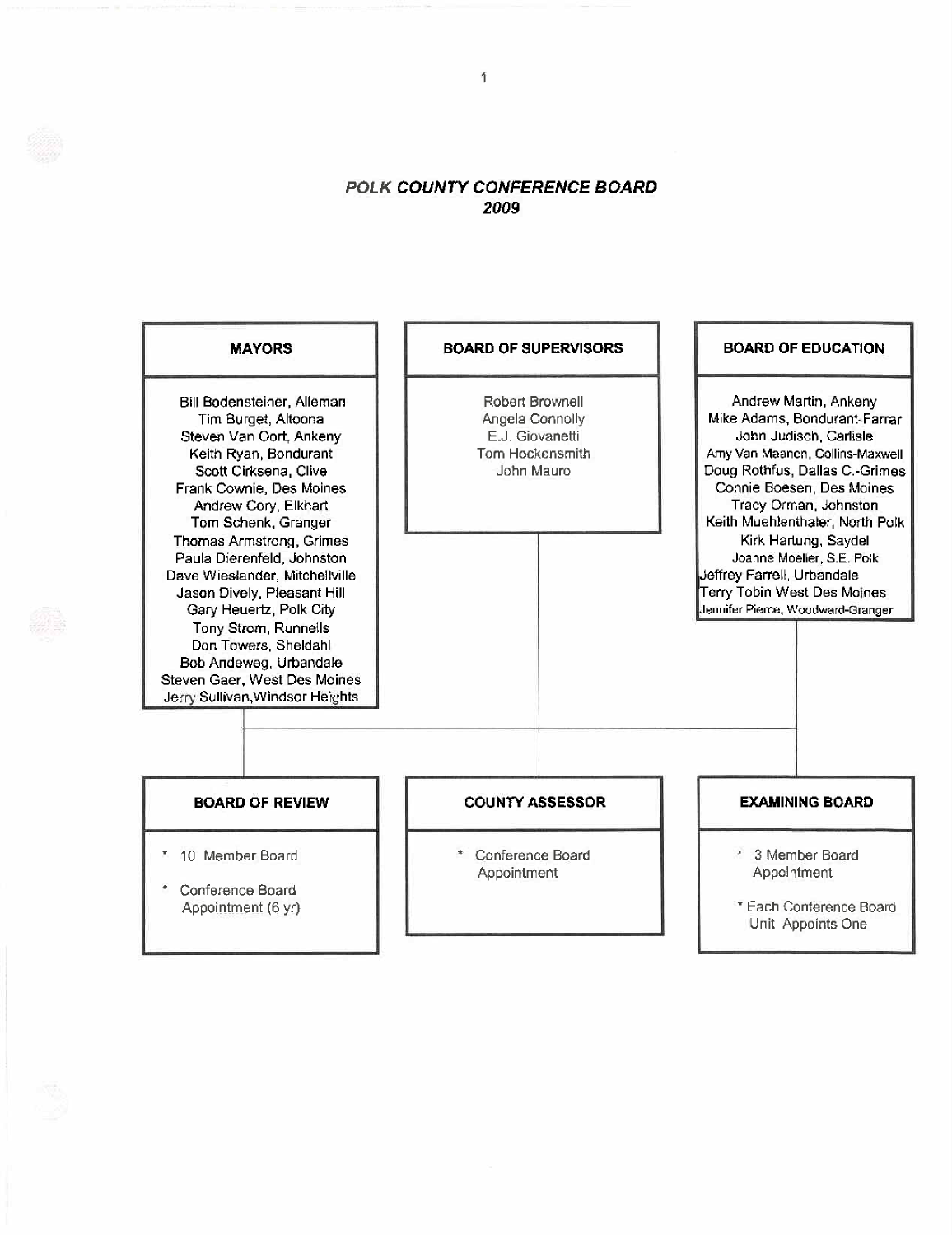#### STAFF OF POLK COUNTY ASSESSOR'S OFFICE MEMBERS, BOARD OF REVIEW AND BOARD OF EXAMINERS DES MOINES, IOWA 2009

### **ASSESSOR'S OFFICE**

#### **Administration**

Jim Maloney, ASA, ICA County Assessor

Randy Ripperger, CAE, ICA Chief Deputy

Tammy Berenguel, Support Supervisor Rhonda Duncan, Supervisor Real Estate Department Rodney Hervey, ICA, Commercial Deputy Assessor Paul Humble, ICA, Residential Deputy Assessor Ruth Larsen, Database Administrator Kelly Low, Accounting Manager Mark Patterson, CCIM, ICA, Commercial Deputy Assessor Amy Rasmussen Thome, ICA, Residential Deputy Assessor Bryon Tack, ICA, MAL, CAE, Commercial Deputy Assessor James Willett, ICA, RES, Residential Deputy Assessor

#### **Appraisers**

John Catron, Residential Appraiser II Michael Caulfield, ICA, Commercial Appraiser III Rich Colgrove, Residential Appraiser III Patrick Harmeyer, ICA, Commercial Appraiser II Michelle Henderson, Residential Appraiser I Tim Konrad, ICA, Residential Appraiser II Paul O'Connell, Residential Appraiser I

Kathryn Ramaekers, Residential Appraiser II Michelle Richards, ICA, Commercial Appraiser II Regina Russell, Residential Appraiser II Cathy Stevens, ICA, RES, Residential Appraiser III Keith Taylor, ICA, Residential Appraiser II Brett Tierney, Residential Appraiser I Patrick Zaimes, ICA, Agricultural Appraiser

#### **Office Personnel**

Caroyle Andrews Susie Bauer Vincent DeAngelis Jackie Fontana Kim Heffernan Kelsi Jurik

#### **Board of Review**

Lora Jorgensen John Lundstrom Ruth O'Brien-German Everett Sather Charles Speas Dee Dee Steger John Tiefenthaler Leslie Turner Lee Viggers Max Wright

Comm. Support Specialist Permits Coordinator Tax Information Spec. Permits Coordinator Support Specialist **Mapping Specialist** 

Jill Mauro LaRayne Riccadonna Rebecca Smith Julie Van Deest Ray Willis

**Computer Support Spec** Database Specialist Residential Sales Coord **Exemptions Coordinator** GIS Coordinator

#### **Board of Examiners**

Art Hedberg Ned Miller Frank Smith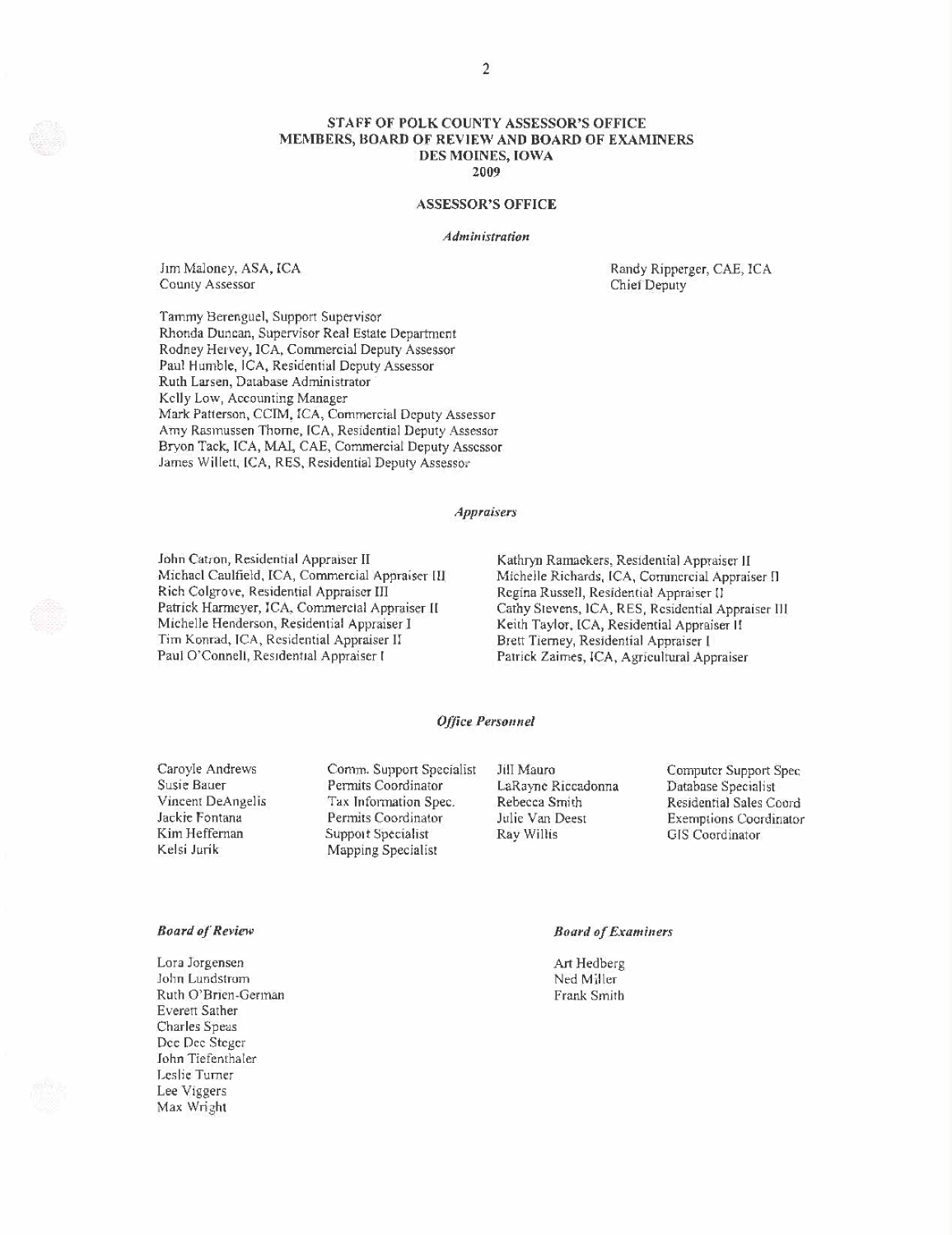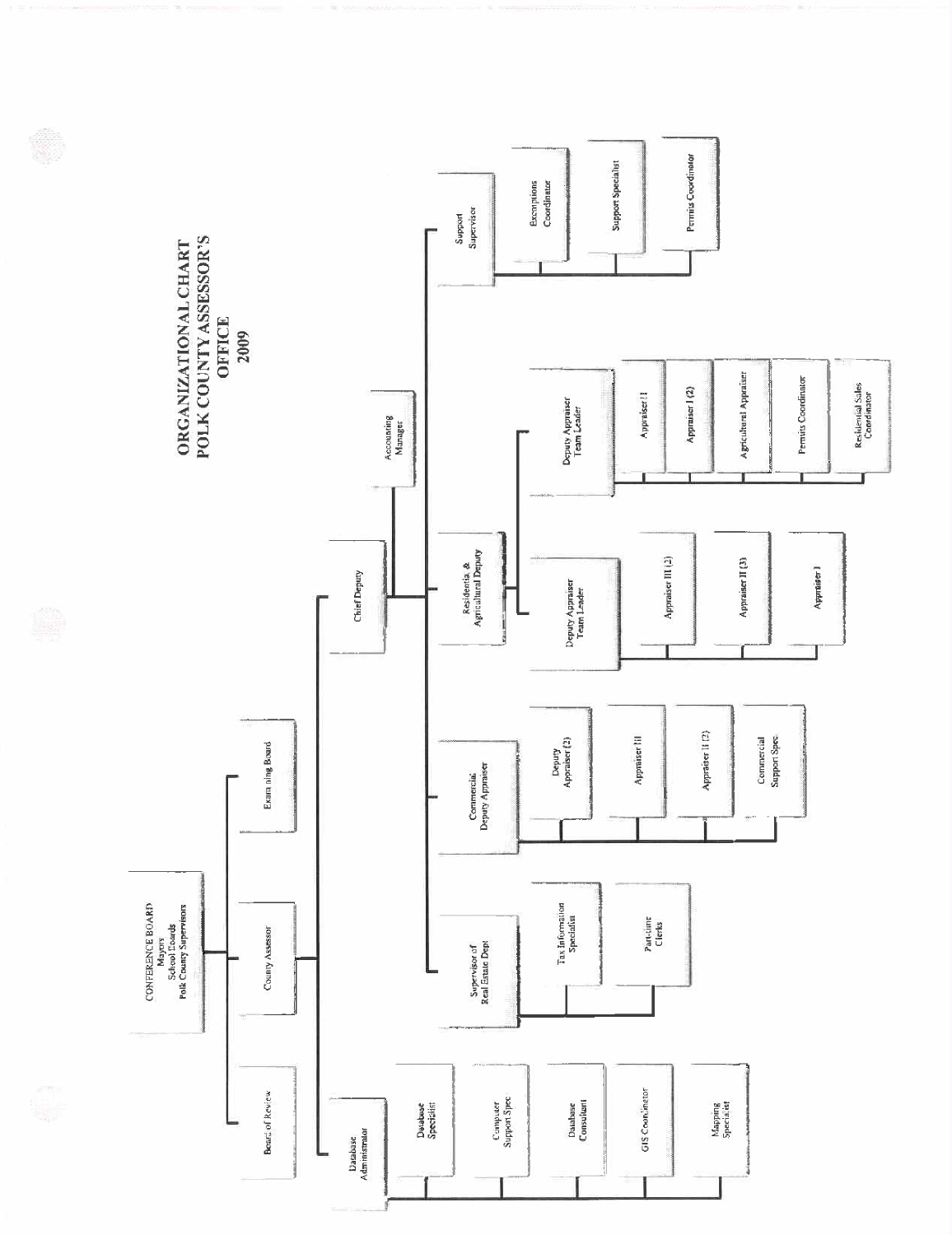TO: Members of the Conference Board

FROM: Jim Maloney

DATE: January 4, 2010

Subject: Annual Report

Following is the 2009 Annual Report for the Polk County Assessor. This report summarizes our activity for the year, and I hope you find the information useful.

Here are some general comments about the year:

. It doesn't seem like that long ago that homeowners were purchasing houses with little or no money down, and using their dwelling as a personal ATM machine by refinancing and pulling out equity at the drop of a hat. As you know, those days are over. I recently saw a report in USA Today that 14 percent of residential mortgages nationwide are either in foreclosure, or the borrowers are behind on their payments.

This year we have been constantly asked about the residential real estate market in Polk County, and especially about the impact of foreclosures on assessed values. Our assessments follow the market, but so far, we have not seen a downward trend here. The median sales ratio is still about 100 percent, which means that on average, homes are selling at about the assessed value. If we saw a substantial drop in the market, we would take the unusual step of adjusting assessments in 2010 even though it is not a revaluation year. There is enough data in our sales file to indicate this will not be necessary.

In several issues of our newsletter RealTalk, we've reported our on-going concern over an Iowa Department of Revenue position on valuing property according to its current use, rather than its highest and best use. This would allow some property owners to avoid paying taxes on the actual market value of their parcel- which would result in shifting the tax liability to other property owners. We've never felt this is fair.

At a recent statehouse hearing, the Iowa Farm Bureau supported changing the law to value property based on current use. This is an alarming development. Farm land is already valued using a productivity formula that is essentially a value in use approach. If this approach were adopted for residential and commercial property owners, it would likely lower assessments for a few, but shift the burden to many - including farmers.

The concern with issues like this is the legislative funnel. Significant but littleunderstood amendments and law changes - such as a switch to a value in use formula  $-$  can be included in a huge department bill that isn't in final form until shortly before a vote. It's quite possible that something could get passed without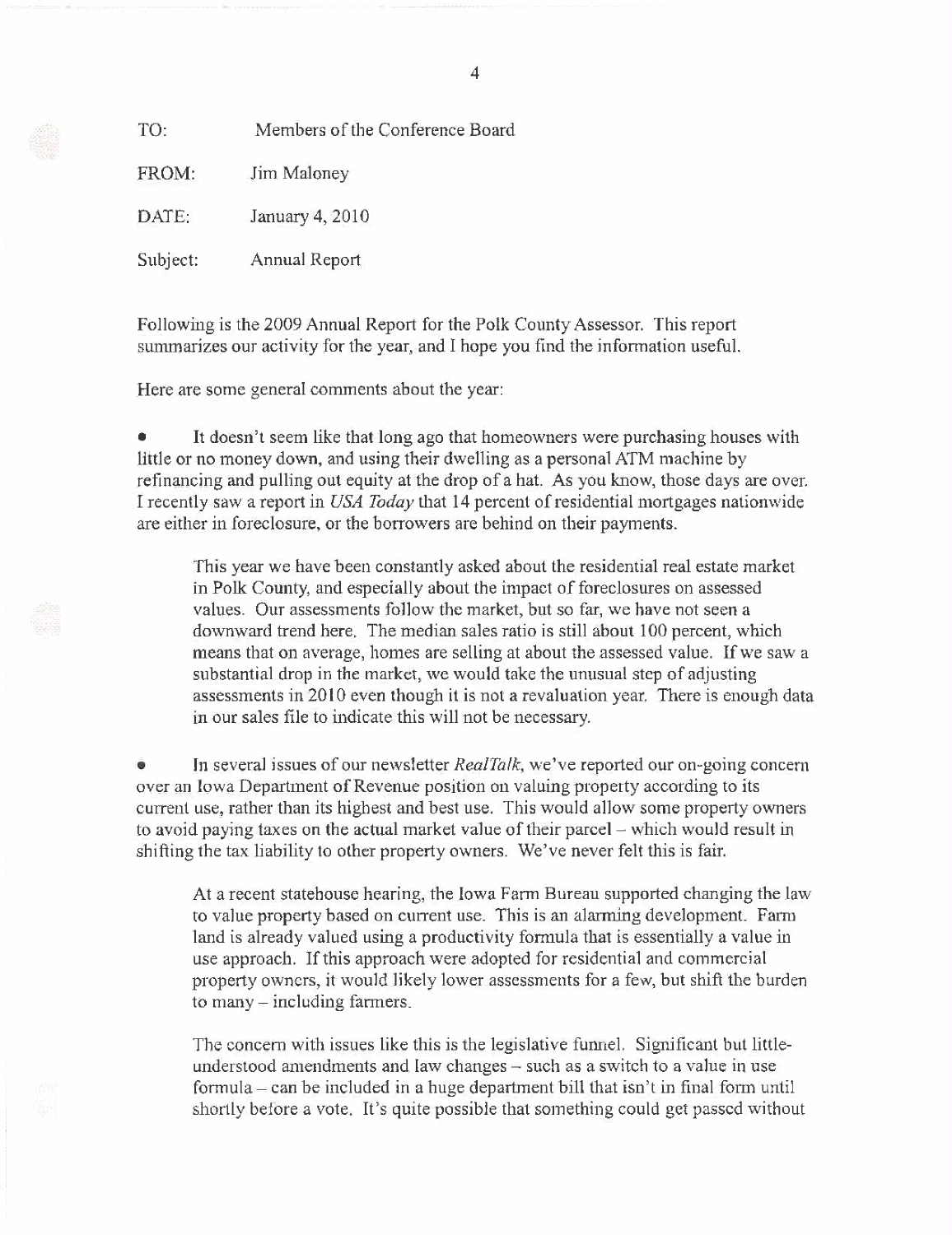a full understanding of the consequences. Therefore, those who are interested need to keep an eye this issue. That's what we are trying to do.

. Finally, we have been involved in several court cases this past year regarding property classifications. In short, more and more small acreage owners want the coveted agricultural classification, even though it's quite clear to us the property is primarily used for residential purposes. The guidelines from the Iowa Department of Revenue are not always clear. Should every rural landowner who purchases a few sheep, or who raises horses or plants a crop on a small portion of their land, be able to call their homestead a farm for tax purposes?

There are growing inconsistencies, and even the Property Assessment Appeal Board (PAAB) has issued rulings that seem contradictory. We are looking for guidance, and hope the legislature or the courts can help resolve the issue once and for alL.

As always, our office strives to be the resource for property assessment and related issues in Polk County. Please let me know if you have any questions.

I look forward to working with you this coming year.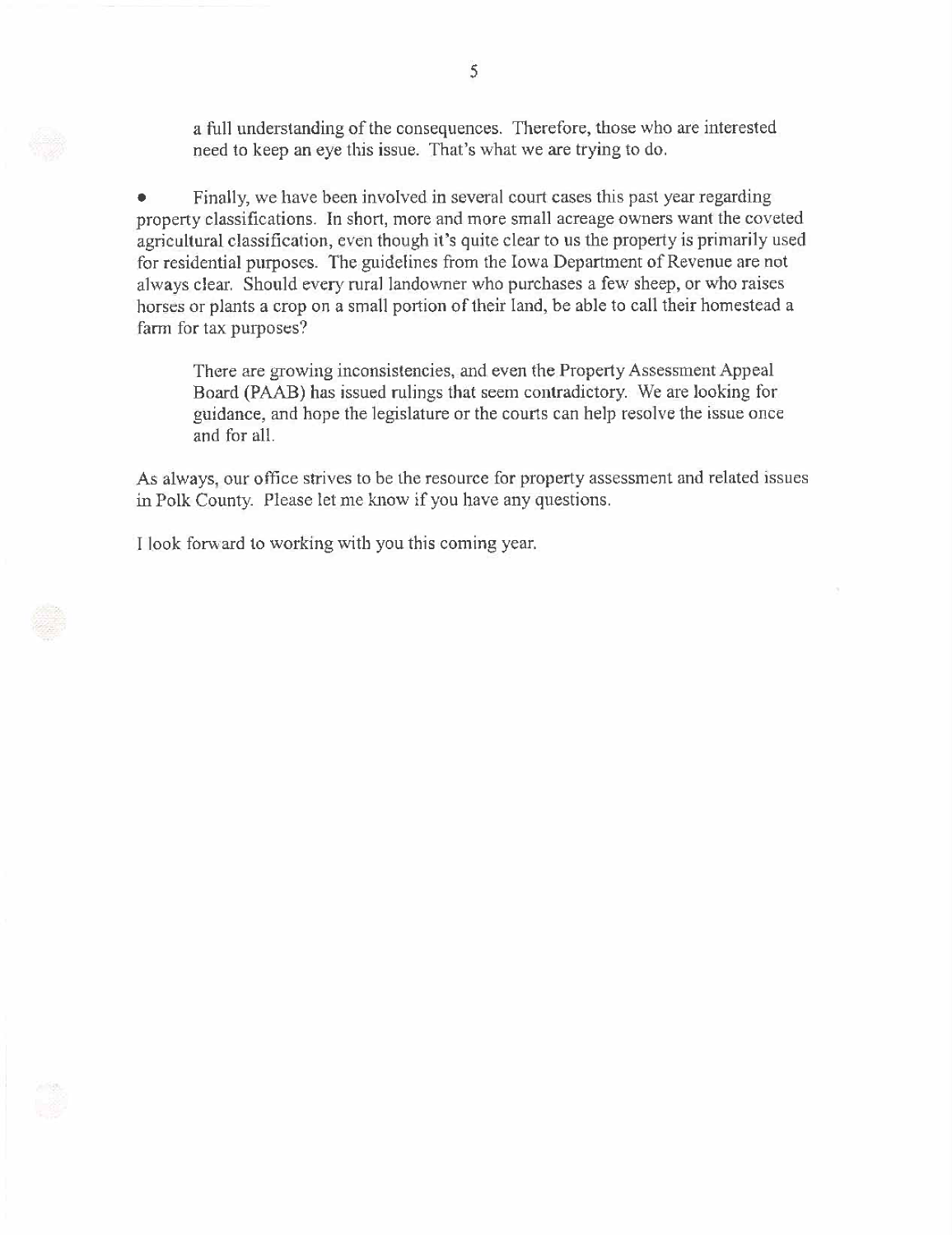ACTION OF THE 2009 BOARD OF REVIEW

The 2009 Board of Review considered 7617 protests and 147 recommendations.

| Total value of real estate considered for protests                                                                                                                                           |                                   | \$<br>3,381,979,580         |                                                          |  |  |
|----------------------------------------------------------------------------------------------------------------------------------------------------------------------------------------------|-----------------------------------|-----------------------------|----------------------------------------------------------|--|--|
| Total number of protests by class of property:<br>Agricultural<br>Residential<br>Commercial<br>Industrial<br><b>TOTAL</b>                                                                    | 297<br>6192<br>1094<br>34<br>7617 |                             |                                                          |  |  |
| Number of protests denied                                                                                                                                                                    | 3213                              |                             |                                                          |  |  |
| Number of protests upheld<br>Amount of reduction<br>Land<br>Improvements                                                                                                                     | 4404                              | \$<br>$$\mathbb{S}$$        | 16,559,290<br>199,191,880                                |  |  |
| Total amount of reduction                                                                                                                                                                    |                                   | \$.                         | 215,751,170                                              |  |  |
| Number of protests that received an increase<br>Amount of increase                                                                                                                           | 26                                |                             |                                                          |  |  |
| Land<br><b>Improvements</b><br>Total amount of increase                                                                                                                                      |                                   | \$<br>\$<br>$\overline{\$}$ | 231,440<br>4,905,810<br>5,137,250                        |  |  |
|                                                                                                                                                                                              |                                   |                             |                                                          |  |  |
| Total value of real estate considered for recommendations                                                                                                                                    |                                   | \$                          | 82,842,870                                               |  |  |
| Total number of recommendations by class of property:<br>Agricultural<br>Residential<br>Commercial                                                                                           | 9<br>117<br>21                    |                             |                                                          |  |  |
| TOTAL                                                                                                                                                                                        | 147                               |                             |                                                          |  |  |
| Number of recommendations for reductions<br>Amount of reduction                                                                                                                              |                                   | 102                         |                                                          |  |  |
| Land<br><b>improvements</b>                                                                                                                                                                  |                                   | \$<br>\$                    | 326,900<br>4,077,310                                     |  |  |
| Total amount of reduction                                                                                                                                                                    |                                   | $\overline{\mathbb{s}}$     | 4,404,210                                                |  |  |
| Number of recommendations for increases<br>Amount of increase                                                                                                                                | 45                                |                             |                                                          |  |  |
| Land                                                                                                                                                                                         |                                   | \$                          | 556,530                                                  |  |  |
| Improvements<br>Total amount of increase                                                                                                                                                     |                                   | \$<br>\$                    | 5,693,300<br>6,249,830                                   |  |  |
| <b>Total Real Estate Protests Reduced</b><br><b>Total Real Estate Recommendations Reduced</b><br><b>Total Real Estate Protests Raised</b><br><b>Total Real Estate Recommendations Raised</b> |                                   | \$<br>\$\$\$                | (215, 720, 570)<br>(4,402,210)<br>5,130,450<br>6,241,230 |  |  |
| Net Reductions of Real Estate -                                                                                                                                                              |                                   | \$                          | (208, 751, 100)                                          |  |  |

Protests and Recommendations